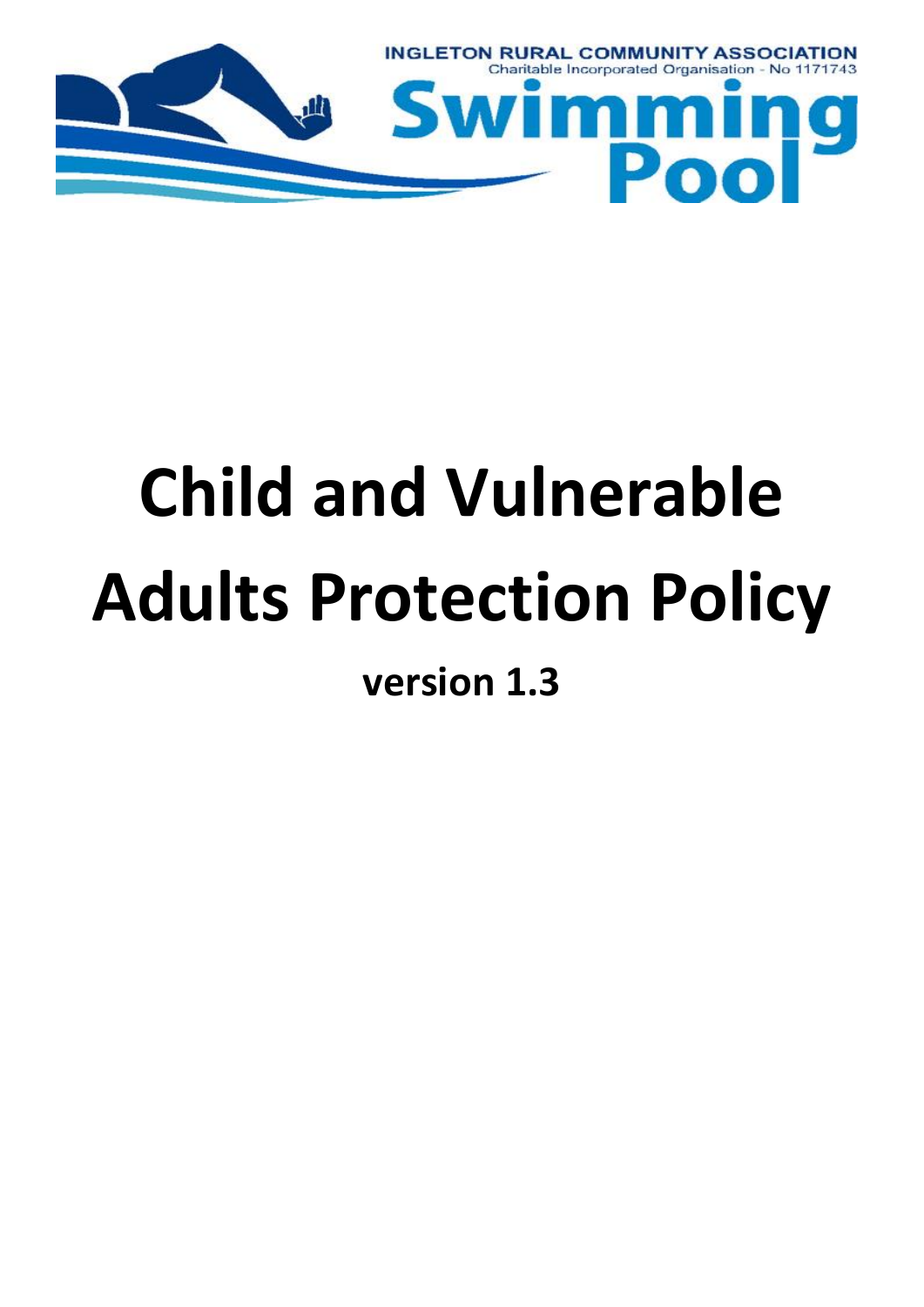# **Table of Contents**

| 1.   |                                                                  |  |
|------|------------------------------------------------------------------|--|
| 2.   |                                                                  |  |
| 3.   |                                                                  |  |
| 4.   |                                                                  |  |
| 5.   |                                                                  |  |
| 6.   |                                                                  |  |
| 6.1  |                                                                  |  |
| 6.2  |                                                                  |  |
| 6.3  |                                                                  |  |
| 7.   |                                                                  |  |
| 8.   |                                                                  |  |
| 9.   |                                                                  |  |
| 10.  |                                                                  |  |
| 10.1 |                                                                  |  |
| 10.2 |                                                                  |  |
| 11.  |                                                                  |  |
| 12.  |                                                                  |  |
| 13.  |                                                                  |  |
| 13.1 |                                                                  |  |
| 13.2 |                                                                  |  |
| 14.  |                                                                  |  |
| 15.  |                                                                  |  |
| 16.  |                                                                  |  |
| 17.  |                                                                  |  |
| 18.  | Information for Social Services/Police about Suspected Abuse  12 |  |
| 19.  |                                                                  |  |
| 19.1 |                                                                  |  |
| 19.2 |                                                                  |  |
| 19.3 |                                                                  |  |
| 20.  |                                                                  |  |
| 21.  |                                                                  |  |
| 22.  |                                                                  |  |
| 23.  |                                                                  |  |
|      |                                                                  |  |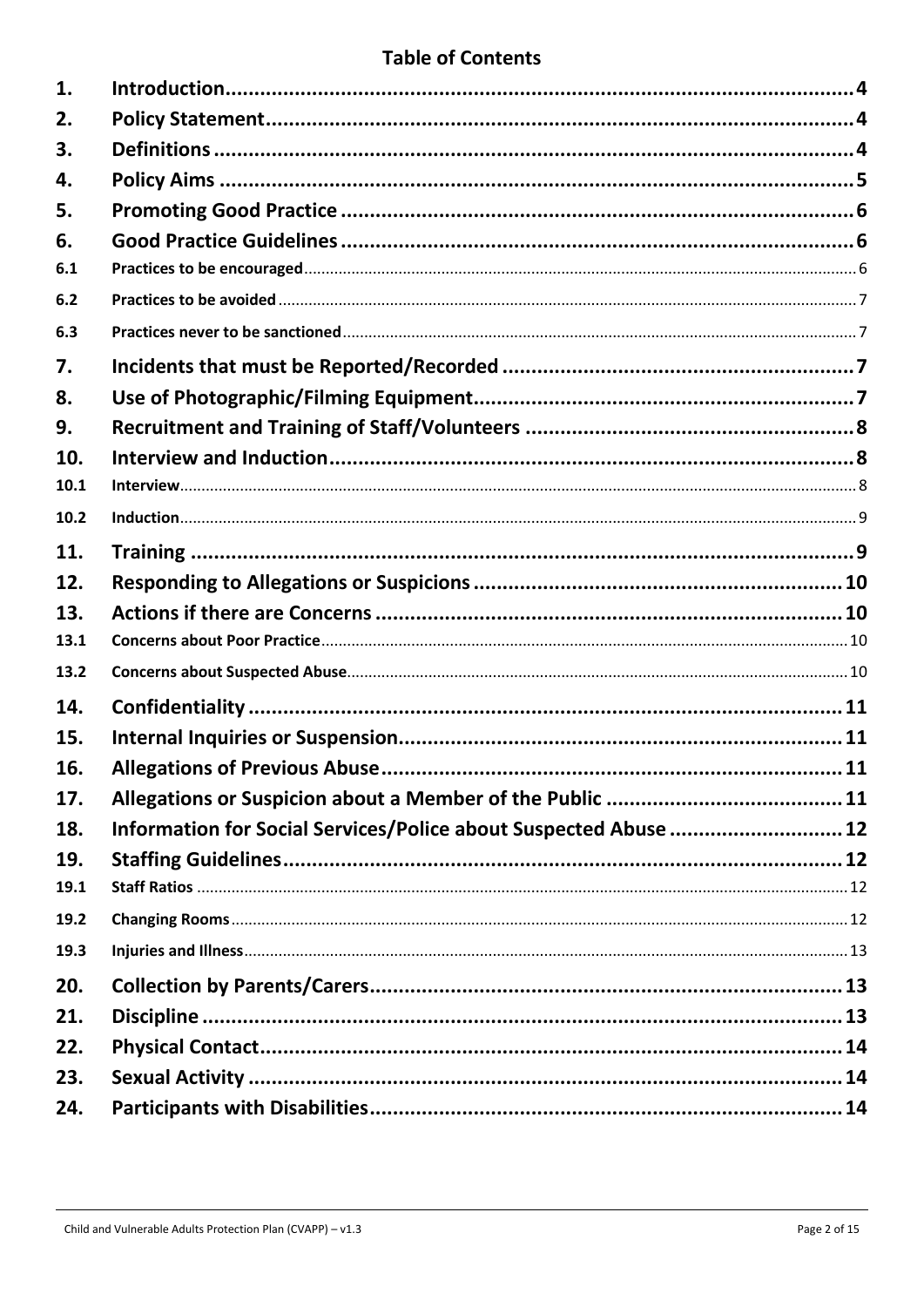| Date       | <b>Version</b> | <b>Issued Details</b>                                             |
|------------|----------------|-------------------------------------------------------------------|
| 2016-03-01 | 0.1            | Alison Tooby, new document, typed up by Jayne Lis                 |
| 2016-03-27 | 0.2            | Nigel Thompson - updated to new document format and changes made. |
|            |                | Issued for internal review                                        |
| 2016-05-01 | 1.0            | Nigel Thompson - issued following review                          |
| 2017-05-13 | 1.1            | Nigel Thompson - issued following review                          |
| 2018-05-27 | 1.2            | Rachel Whaley - updated and reissued (Sections 9, 10 & 11)        |
| 2022-05-18 | 1.3            | Jackie Rowe - issued following review                             |
|            |                |                                                                   |
|            |                |                                                                   |
|            |                |                                                                   |
|            |                |                                                                   |
|            |                |                                                                   |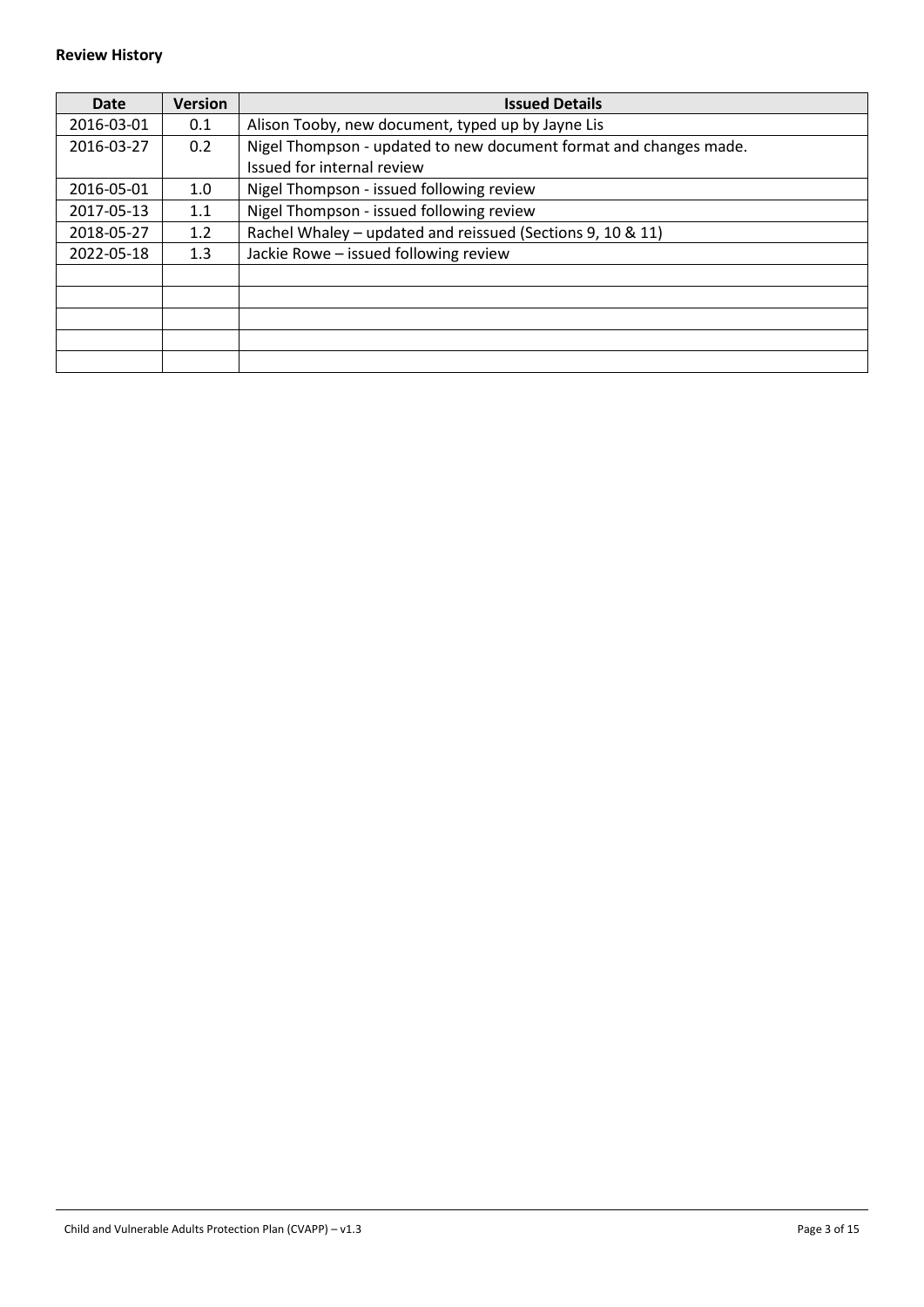# <span id="page-3-0"></span>**1. Introduction**

All sporting organisations that make provision for children, young people and vulnerable adults must ensure that:

- The welfare of the child/vulnerable adult is paramount
- All children/vulnerable adults, whatever their age, culture, disability, gender, language, racial origin religious beliefs and/or sexual identity have the right to protection from abuse
- All suspicions and allegations of abuse will be taken seriously and responded to swiftly and appropriately
- All staff (paid/unpaid) working in sport have a responsibility to report concerns to the appropriate officer

*Note:* Ingleton Swimming Pool staff/volunteers are not trained to deal with incidents of abuse or to decide if abuse has occurred. This is a direct constraint of only being open 3 months per year and a lack of continuity of staff.

*Note:* The practices and processes detailed in this document are only applicable from the date of issue of the first version of this document.

North Yorkshire County Council provides resources at the following locations (this list is not definitive):

- <http://www.safeguardingchildren.co.uk/>
- <http://www.safeguardingchildren.co.uk/resources>
- <http://www.northyorks.gov.uk/article/23566/Safeguarding>

If there are any issues or confusion relating to anything mentioned in this document then contact the *Child and Vulnerable Adults Protection Officer* for Ingleton Swimming Pool to discuss.

The first point of contact within Ingleton Swimming Pool for any issues relating to children or vulnerable adults is the *Child and Vulnerable Adults Protection Officer.* If they are not available then any member of Ingleton Swimming Pool Management Committee is the next point of contact. Contacts details are available in the Pool Office/Pay Kiosk.

The swimming pool is part of Ingleton Rural Community Association (IRCA) which has a qualified Child Protection Office who liaises with our Child and Vulnerable Protection Officer

# <span id="page-3-1"></span>**2. Policy Statement**

Ingleton Swimming Club has a duty of care to safeguard all children, young people and vulnerable adults involved in Ingleton Swimming Club, from harm. All children, young people and vulnerable adults have a right to protection, and the needs of disabled children and others who may be particularly vulnerable must be taken into account. Ingleton Swimming Club will endeavour to promote the safety and protection of all children and vulnerable adults involved in Ingleton Swimming Club, through adherence to the North Yorkshire Safeguarding Children Procedures [\(http://www.safeguardingchildren.co.uk/multi-agency-procedures\)](http://www.safeguardingchildren.co.uk/multi-agency-procedures) and guidelines adopted by Ingleton Swimming Club. A copy of these procedures and guidelines is available from the designated *Child and Vulnerable Adults Protection Officer* or in the Pool Office/Pay Kiosk.

# <span id="page-3-2"></span>**3. Definitions**

As in the Children Acts 1989 and 2004, a child is anyone who has not yet reached his/her 18th birthday.

Abuse and neglect are forms of maltreatment of a child. Somebody may abuse or neglect a child by inflicting harm, or by failing to act to prevent harm. Children may be abused in a family or in an institutional or community setting,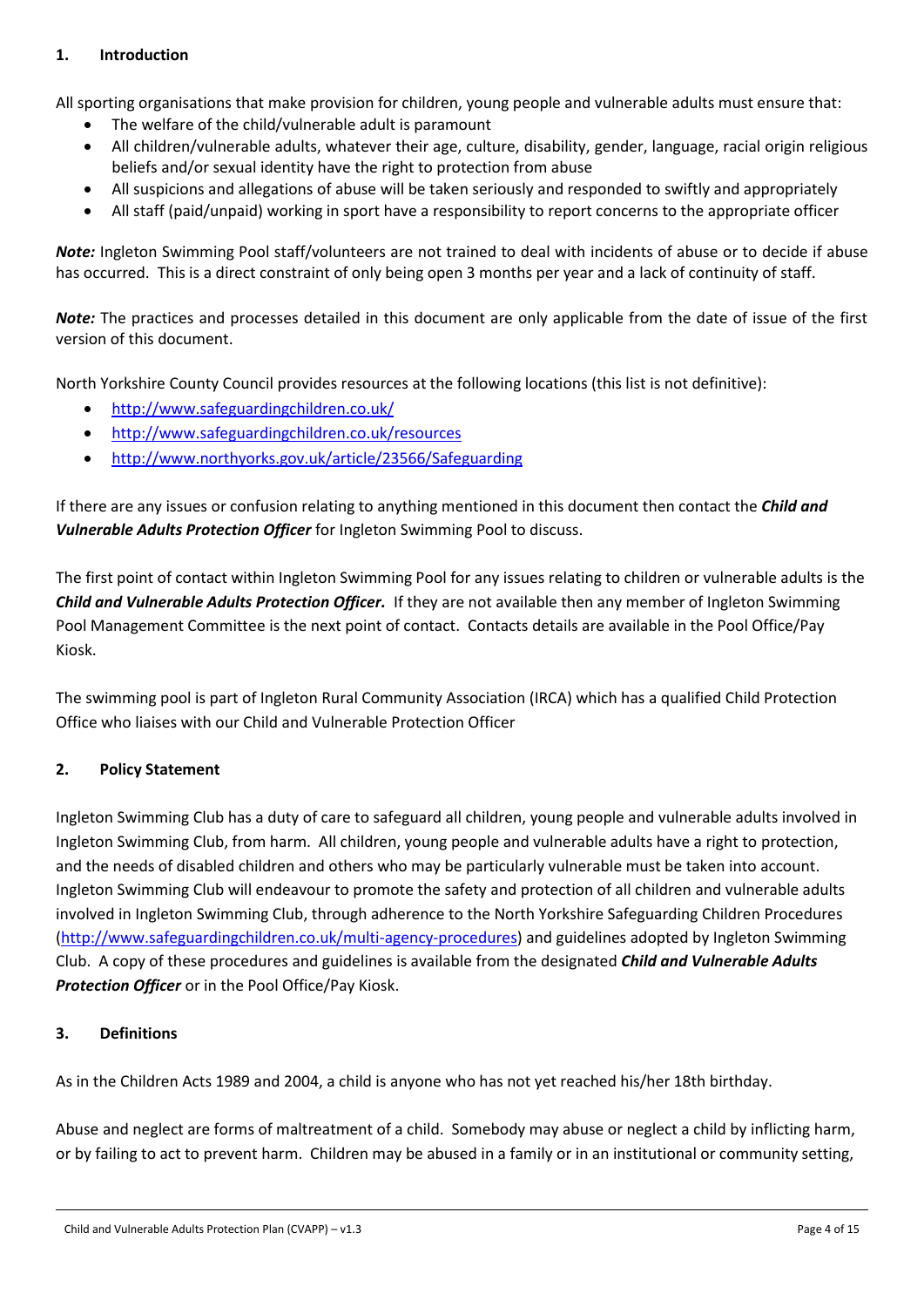by those known to them or, more rarely, by others (e.g. via the internet. They may be abused by an adult or adults, or another child or children.

**Physical abuse** may involve hitting, shaking, throwing, poisoning, burning or scalding, drowning, suffocating, or otherwise causing physical harm to a child. Physical harm may also be caused when a parent or carer fabricates the symptoms of, or deliberately induces, illness in a child.

**Emotional abuse** is the persistent emotional maltreatment of a child such as to cause severe and persistent adverse effects on the child's emotional development. It may involve conveying to children that they are worthless or unloved, inadequate, or valued only insofar as they meet the needs of another person. It may include not giving the child opportunities to express their views, deliberately silencing them or 'making fun' of what they say and how they communicate. It may feature age or developmentally inappropriate expectations being imposed on children. These may include interactions that are beyond the child's developmental capability, as well as overprotection and limitation of exploration and learning, or preventing the child participating in normal social interaction. It may involve seeing or hearing the ill-treatment of another. It may involve serious bullying (including cyber bullying), causing children frequently to feel frightened or in danger, or the exploitation or corruption of children. Some level of emotional abuse is involved in all types of maltreatment or a child, though it may occur alone.

**Sexual abuse** involves forcing or enticing a child or young person to take part in sexual activities, not necessarily involving a high level of violence, whether or not the child is aware of what is happening. The activities may involve physical contact, including assault by penetration (for example, rape or oral sex) or non-penetrative acts such as masturbation, kissing, rubbing and touching outside of clothing. They may also include non-contact activities, such as involving children in looking at, or in the production of, sexual images, 11 watching sexual activities, encouraging children to behave in sexually inappropriate ways, or grooming a child in preparation for abuse (including via the internet). Sexual abuse is not solely perpetrated by adult males. Women can also commit acts of sexual abuse, as can other children.

**Neglect** is the persistent failure to meet a child's basic physical and/or psychological needs, likely to result in the serious impairment of the child's health or development. Neglect may occur during pregnancy as a result of maternal substance abuse. Once a child is born, neglect may involve a parent or carer failing to:

- provide adequate food, clothing and shelter (including exclusion from home or abandonment)
- protect a child from physical and emotional harm or danger
- ensure adequate supervision (including the use of inadequate caregivers)
- ensure access to appropriate medical care or treatment

It may also include neglect of, or unresponsiveness to, a child's basic emotional needs.

# <span id="page-4-0"></span>**4. Policy Aims**

The aim of the Ingleton Swimming Pool Child and Vulnerable Adults Protection Policy is to promote good practice:

- Providing children, young people and vulnerable adults with appropriate safety and protection whilst in the care of Ingleton Swimming Club
- Allow all staff/volunteers to make informed and confident responses to specific child protection issues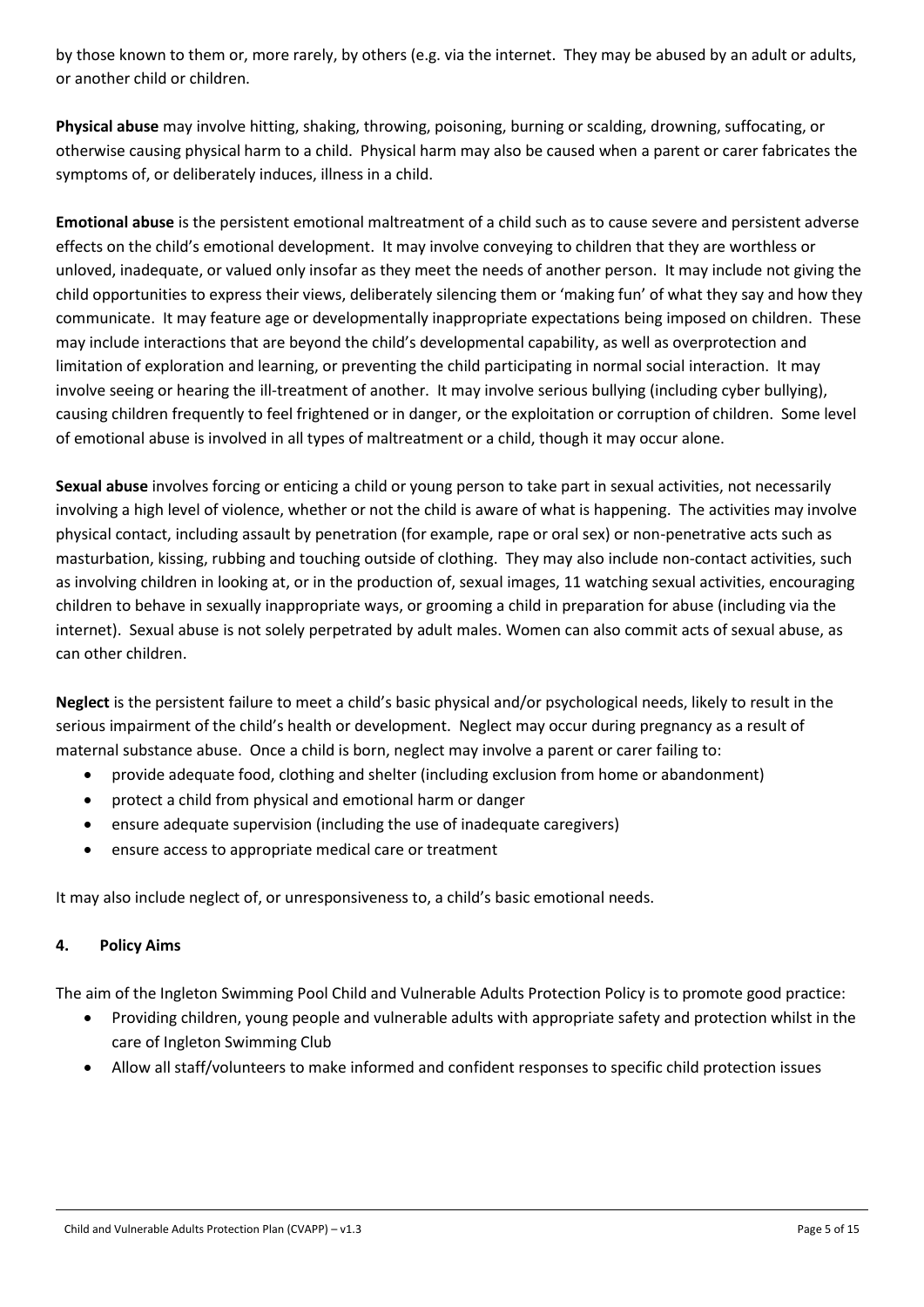# <span id="page-5-0"></span>**5. Promoting Good Practice**

Child abuse, particularly sexual abuse, can arouse strong emotions in those facing such a situation. It is important to understand these feelings and not allow them to interfere with your judgement about the appropriate action to take.

Abuse can occur within many situations including the home, school and the sporting environment.

Some individuals will actively seek employment or voluntary work with young people in order to harm them. A coach, instructor, teacher, official or volunteer will have regular contact with young people and be an important link in identifying cases where they need protection. All suspicious cases of poor practice should be reported following the guidelines in this document.

#### <span id="page-5-1"></span>**6. Good Practice Guidelines**

All personnel should be encouraged to demonstrate exemplary behaviour in order to protect themselves from false allegations including never allowing a situation to arise where they are on their own with a child or vulnerable adult, which could be misinterpreted or where an opportunity for abuse could arise.

#### <span id="page-5-2"></span>**6.1 Practices to be encouraged**

The following are common sense examples of how to create a positive culture and climate:

- Always working in an open environment (e.g. avoiding private or unobserved situations and encouraging open communication with no secrets)
- Treating all young people/disabled adults equally, and with respect and dignity
- Always putting the welfare of each child, young or vulnerable adult person first
- Making sport fun, enjoyable and promoting fair play
- Ensuring that if any form of manual/physical support is required, it should be provided openly and according to guidelines provided by the Coach Education Programme. Additional awareness and care is needed, as it is difficult to maintain hand positions when the child is constantly moving. Young people & vulnerable adults should always be consulted and their agreement gained. Some parents are becoming increasingly sensitive about manual support and their views should always be carefully considered
- Keeping up to date with technical skills, qualifications and insurance in sport
- Involving parents/carers wherever possible. For example, encouraging them to take responsibility for their children in the changing rooms. If groups have to be supervised in the changing rooms, always ensure parents, teachers, coaches or officials work in pairs
- Being an excellent role model this includes not smoking or drinking alcohol in the company of young people
- Giving enthusiastic and constructive feedback rather than negative criticism
- Keeping a written record of any injury that occurs, along with the details of any treatment given. This will be kept in the Ingleton swimming pool office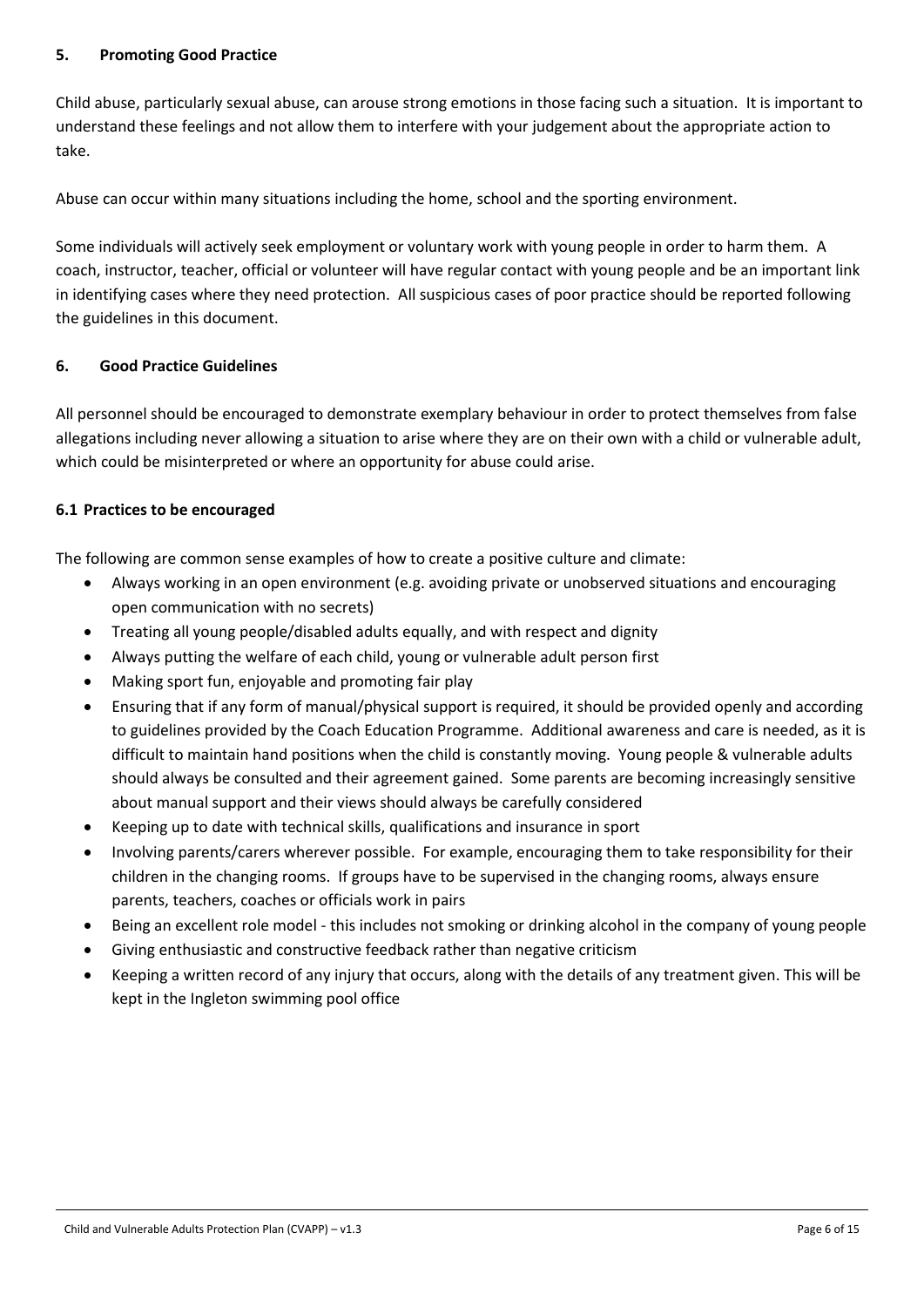#### <span id="page-6-0"></span>**6.2 Practices to be avoided**

The following should be *avoided* except in emergencies. If cases arise where these situations are unavoidable it should be with the full knowledge and consent of the child's parents or guardian and someone with management responsibilities. For example, a child sustains an injury and needs to go to hospital, or a parent fails to arrive to pick a child up at the end of a session:

- Avoid spending excessive amounts of time alone with children away from others
- Avoid taking or dropping off a child to an event
- Avoid entering changing rooms alone. Wherever possible, 2 staff should enter together or wait until the changing room is empty

#### <span id="page-6-1"></span>**6.3 Practices never to be sanctioned**

The following should *never* be sanctioned. You should never:

- Engage in rough, physical or sexually provocative games, including horseplay and tickling games
- Allow or engage in any form of inappropriate touching
- Allow children to use inappropriate language unchallenged
- Make sexually suggestive comments to a child, even in fun
- Reduce a child to tears as a form of control
- Allow allegations made by a child to go unchallenged, unrecorded or not acted upon
- Do things of a personal nature for children or disabled adults, that they can do for themselves
- Invite or allow children to stay with you at your home unsupervised

#### <span id="page-6-2"></span>**7. Incidents that must be Reported/Recorded**

If any of the following occur you should report this immediately to a senior colleague and record the incident, in the *Accident Book* which is located in the Pool Office/Pay Kiosk. You should also ensure the parents of the child are informed:

- If you accidentally hurt a swimmer
- If he/she seems distressed in any manner
- If a child or young person misunderstands or misinterprets something you have done

Furthermore, the designated *Child and Vulnerable Adults Protection Officer* will have management oversight of the *Accident Book* for those incidents related to children or vulnerable adults. They will check the *Accident Book* on a regular basis and sign and date the evidence, when seen. The Pool Supervisor or Pool Attendant must contact the *Child and Vulnerable Adults Protection Officer* in the event of an incident which is of concern.

#### <span id="page-6-3"></span>**8. Use of Photographic/Filming Equipment**

The use of all photographic or filming equipment, social media, tablets and mobile phones is prohibited on the premises of Ingleton Swimming Pool unless prior consent is agreed by the Ingleton Swimming Pool Management Committee.

Customers are welcome to use any device outside of the main entrance in an appropriate manner.

Signs are displayed around the pool area stating that the use of such devices is not permitted.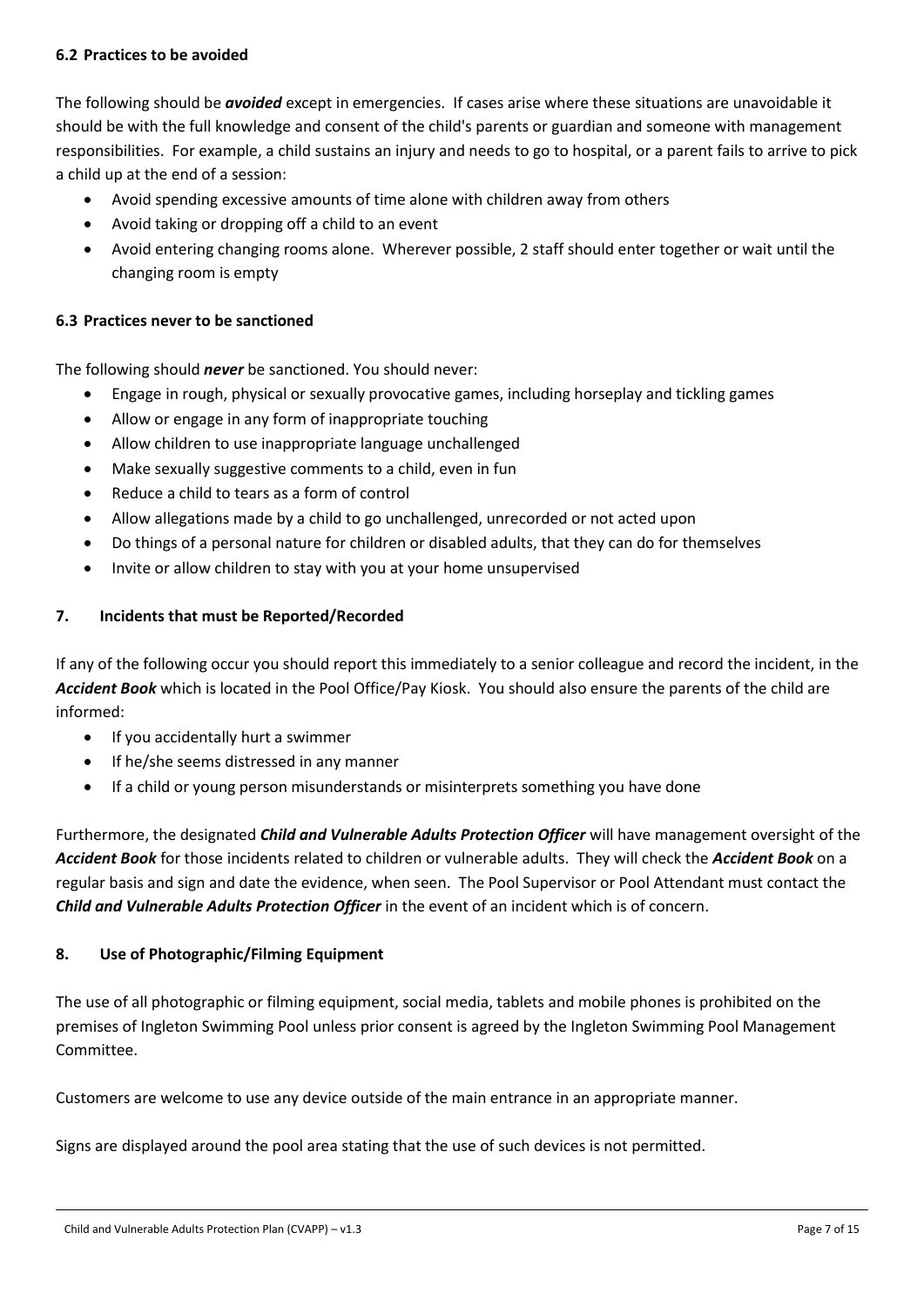The use of photographic/filming equipment at sporting events at the swimming pool requires written parental and child consent prior to taking and using photographs.

Videoing as a coaching aid requires that parents/carers should be made aware that this is part of the coaching programme and their consent obtained, and such films should be stored safely.

Poolside staff must continually be alert to breaches in the policy regarding the use of photographic and filming equipment within the pool premises. The must immediately notify the person(s) breaking the policy and request they comply or cease. If they do not comply or cease then they must be asked to vacate the premises immediately. This must be recorded *Accident Book*.

# <span id="page-7-0"></span>**9. Recruitment and Training of Staff/Volunteers**

Ingleton Swimming Club recognises that anyone may have the potential to abuse children in some way and that all reasonable steps are taken to ensure unsuitable people are prevented from working with children.

Pre-selection checks for staff and volunteers must include the following:

- All volunteers/staff should complete an application form. The application form will elicit information about an applicant's past and a self disclosure about any criminal record
- The Management Committee may ask applicants for consent to seek information from the Disclosure and Barring Service [\(https://www.gov.uk/government/organisations/disclosure-and-barring-service\)](https://www.gov.uk/government/organisations/disclosure-and-barring-service) or alternatively may ask applicants to provide evidence of any current DBS checks they have in their current role.
- Where an employee/volunteer has not worked for the pool previously the Management Committee reserve the right to request character references. Two confidential references (only the contact details for a reference is required). Ideally, including one relating to previous work with children would be very beneficial. References may be taken up and confirmed through either a telephone conversation or via written correspondence
- Where an employee/volunteer has not worked for the pool previously, evidence of identity (passport or driving licence with photo) may be required
- Lifeguards must produce a copy of their Lifeguard's and First Aid qualifications, which must include an official stamp and a record of the document(photocopy) be kept in the Ingleton Swimming Pool Office/Pay Kiosk

The Disclosure and Barring Service offer 3 different levels of checks, *Standard, Enhanced* and *Enhanced with list checks*. DBS checks applicants must be over 16 years of age and it can take up to 8 weeks to perform a check. Ingleton Pool Management Committee can only seek DBS checks using an umbrella organisation such as RLSS or another body. Where staff already have a DBS check carried out for other employment in the same role (for example, as a lifeguard at another pool) the Management Committee may consider relying on that existing DBS check as evidence that clearance has been given.

# <span id="page-7-1"></span>**10. Interview and Induction**

All staff and volunteers must be treated the same.

# <span id="page-7-2"></span>**10.1 Interview**

There is currently no formal interview process for appointing staff. All staff and volunteers are required to complete an application form.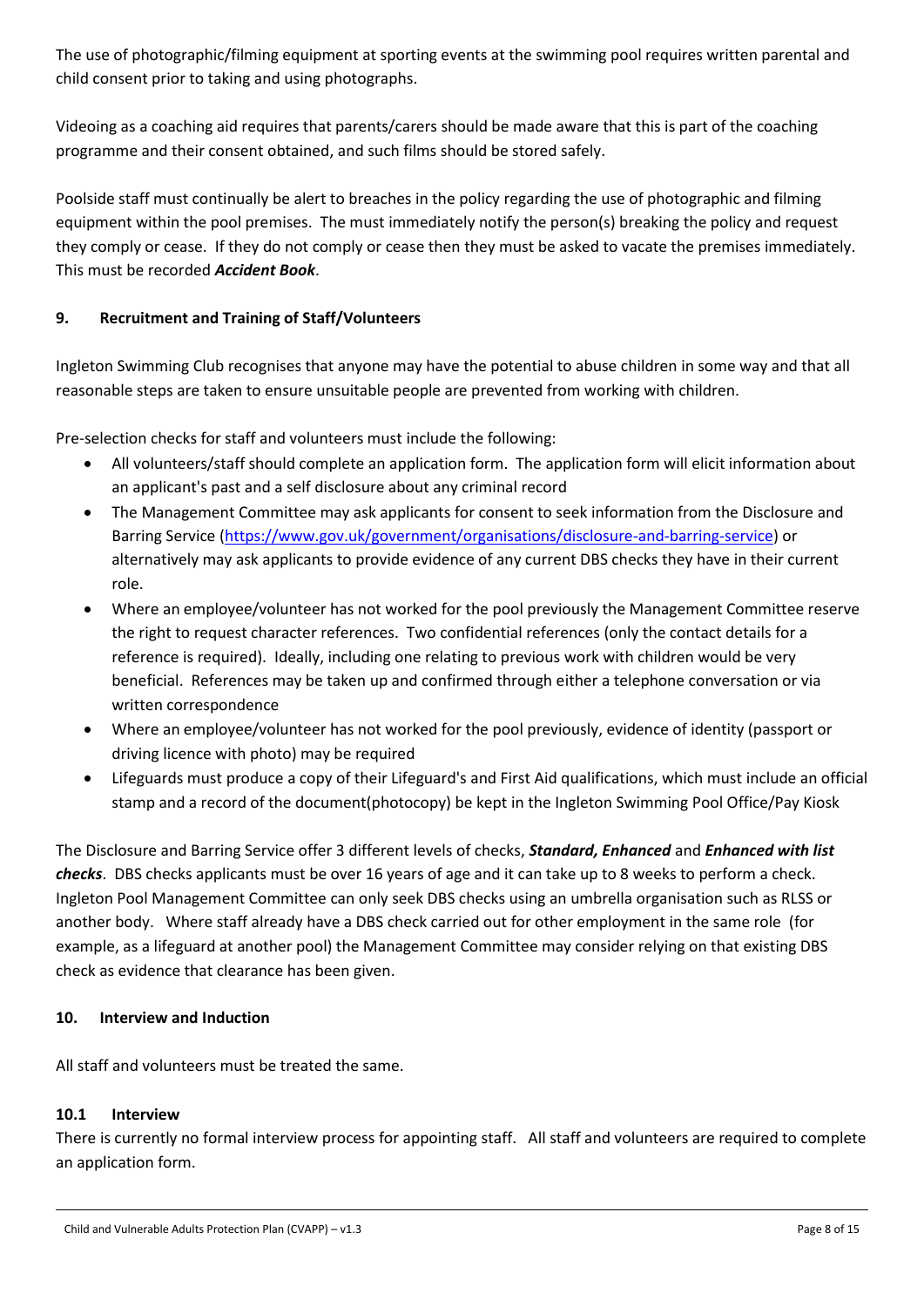- A check should be made that the application form has been completed in full (including sections on criminal records self-disclosure)
- Their qualifications should be substantiated and documentation viewed
- Where applicants have not worked for the pool previously, the Management Committee reserve the right to seek character references. Two references (contact information only) need to be provided and may be taken up

# <span id="page-8-0"></span>**10.2 Induction**

All staff and volunteers should receive a formal or informal induction, during which:

- Their qualifications should be visually substantiated (if not done so before)
- The job requirements and responsibilities are explained
- The Child and Vulnerable Adults Protection Policy are explained
- All staff and volunteers will be asked to sign and date a form that they have read the Swimming Pools key documents. A record will be kept in Ingleton Swimming Pool Office/Pay Kiosk. The key documents are:
	- o *Risk Assessment Plan (RAP)*
	- o *Normal Operation Procedures (NOP)*
	- o *Emergency Action Plan (EAP)*
	- o *Child and Vulnerable Adults Protection Policy (CVAPP)*
	- o *Plant Operators Procedures (POP - applicable to Plant Operators only)*

# <span id="page-8-1"></span>**11. Training**

In addition to pre-selection checks, the safeguarding process includes a briefing as part of the induction sessions on the key points of this *CVAPP* to help staff and volunteers to:

- Analyse their own practice against established good practice, and to ensure their practice is likely to protect them from false allegations
- Recognise their responsibilities and report any concerns about suspected poor practice or possible abuse to the delegated child protection officer
- Respond to concerns expressed by a child or young person
- Work safely effectively with children

Ingleton Swimming Pool requires staff and volunteers to:

- Participate in any induction sessions organised by the Management Committee to provide briefings on child and vulnerable adult's protection
- Relevant personnel to receive advisory information outlining good practice and informing them about what to do if they have concerns about the behaviour of an adult towards a young person
- Relevant personnel to gain a national first aid qualification (where necessary)
- A commitment to update training, when necessary. Information about meeting training needs can be obtained from Sports Coach UK, the NSPCC, and the Sport Council

The Management Committee will inform the *Child and Vulnerable Adults Protection Officer* that the above has taken place by recording the event in the Office Diary along with details of which staff and/or volunteers were present.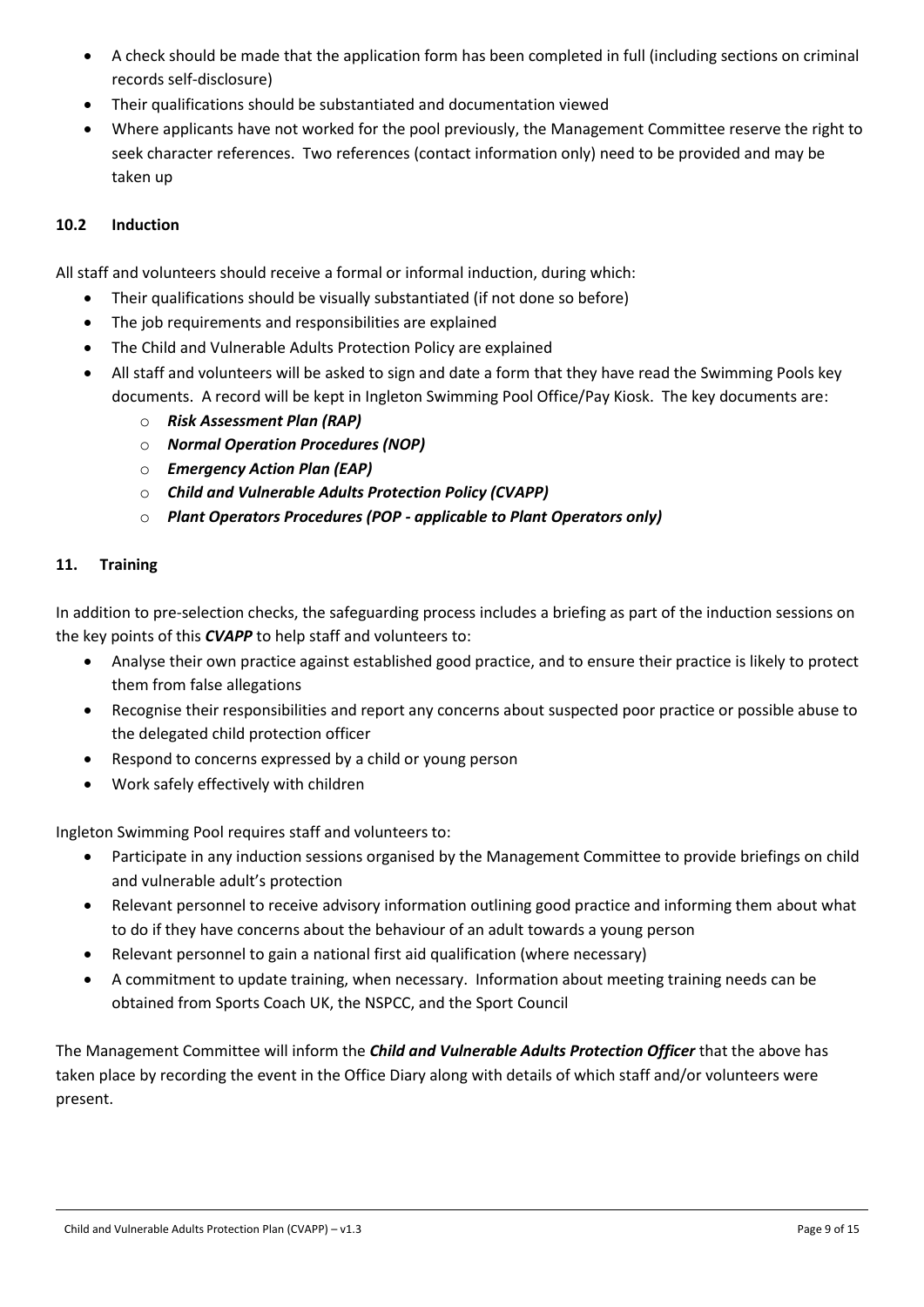#### <span id="page-9-0"></span>**12. Responding to Allegations or Suspicions**

It is not the responsibility of anyone working in Ingleton Swimming Pool, in a paid or unpaid capacity, to decide whether or not child abuse has taken place by a member of staff or a member of the public. However, there is a responsibility to action any concerns by following the North Yorkshire Safeguarding Adult Policy Procedures.

Ingleton Swimming Pool will assure all staff/volunteers that the Management Committee will fully support and protect anyone, who in good faith reports his or her concern that a colleague is, or may be, abusing a child.

Where there is a complaint against a member of staff/volunteer there may be three types of investigation:

- A child protection investigation
- A possible disciplinary or misconduct investigation
- A possible criminal investigation

#### <span id="page-9-1"></span>**13. Actions if there are Concerns**

#### <span id="page-9-2"></span>**13.1 Concerns about Poor Practice**

The following represents the process to be followed regarding concerns about poor practice:

- If, following consideration, the allegation is clearly about poor practice; the *Child and Vulnerable Adults Protection Officer* will deal with it as a misconduct issue, in consultation with the Management and Club Committee's, who hold ultimate responsibility
- If the allegation is about poor practice by the *Child and Vulnerable Adults Protection Officer,* or if the matter has been handled inadequately and concerns remain, it should be reported to the Chairman of the Management and Club Committee's, who will decide how to deal with the allegation and whether or not to initiate disciplinary proceedings

# <span id="page-9-3"></span>**13.2 Concerns about Suspected Abuse**

The following represents the process to be followed regarding concerns about suspected abuse:

- Any suspicion that a child has been abused by either a member of staff or a volunteer should be reported to the *Child and Vulnerable Adults Protection Officer*, who will take such steps as considered necessary to ensure the safety of the child in question and any other child who may be at risk
- The *Child and Vulnerable Adults Protection Officer* will refer the allegation to the Children Services Department or in the case of vulnerable adults the police public protection unit who may involve the police, or go directly to the police if out-of-hours
- The parents or carers of the child will be contacted as soon as possible following advice from the Social Services Department, or NSPCC Helpline
- The *Child and Vulnerable Adults Protection Officer* should also notify the Chair of the Swimming Pool Management Committee
- If the *Child and Vulnerable Adults Protection Officer* is the subject of the suspicion/allegation, the report must be made to the Chair of the Swimming Pool Management Committee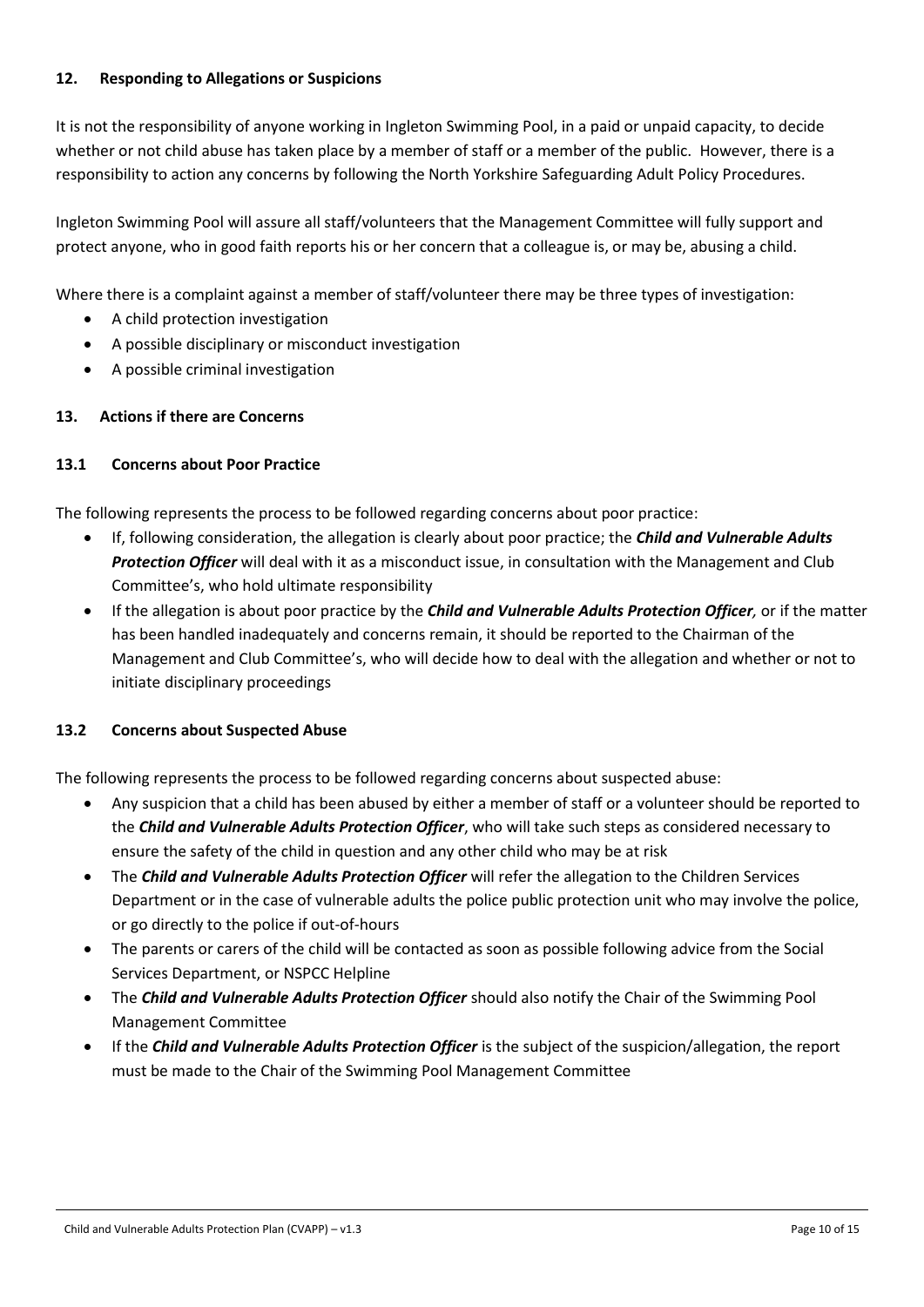#### <span id="page-10-0"></span>**14. Confidentiality**

Confidentiality is absolutely essential and must be maintained for all concerned.

Information must be handled and disseminated on a strict need to know basis only.

This includes the following people:

- *Child and Vulnerable Adults Protection Officer*
- The parents of the person who is alleged to have been abused (if they are not involved in the abuse)
- The person making the allegation
- Social Services/Police
- Ingleton Swimming Pool Management Committee

#### *Note: Ingleton Swimming Pool will seek Social Services or NSPCC Helpline advice if required.*

#### <span id="page-10-1"></span>**15. Internal Inquiries or Suspension**

The following represents the process to be followed regarding internal inquiries or suspension:

- The Ingleton Swimming Pool Management Committee will make an immediate decision about whether any individual accused of abuse should be temporarily suspended pending further Police and Social Services inquiries
- The Ingleton Swimming Pool Management Committee will follow the advice and recommendations from the Police and Children`s Services department regarding further action

#### <span id="page-10-2"></span>**16. Allegations of Previous Abuse**

Allegations of abuse may be made some time after the event (e.g. by an adult who was abused as a child or by a member of staff who is still currently working with children).

Where such an allegation is made, Ingleton Swimming Pool Management Committee must follow the procedures as detailed above and report the matter to the Social Services or the Police. This is because other children, either within or outside sport, may be at risk from this person. Anyone who has a previous criminal conviction for offences related to abuse is automatically excluded from working with children. This is reinforced by the details of the Protection of Children Act 1999.

# <span id="page-10-3"></span>**17. Allegations or Suspicion about a Member of the Public**

There is a responsibility to act on any concerns.

Where such an allegation is made, the designated *Child and Vulnerable Adults Protection Officer* will contact the child's parents (if they are not involved in the abuse), and they will follow the North Yorkshire Safeguarding Children Procedures.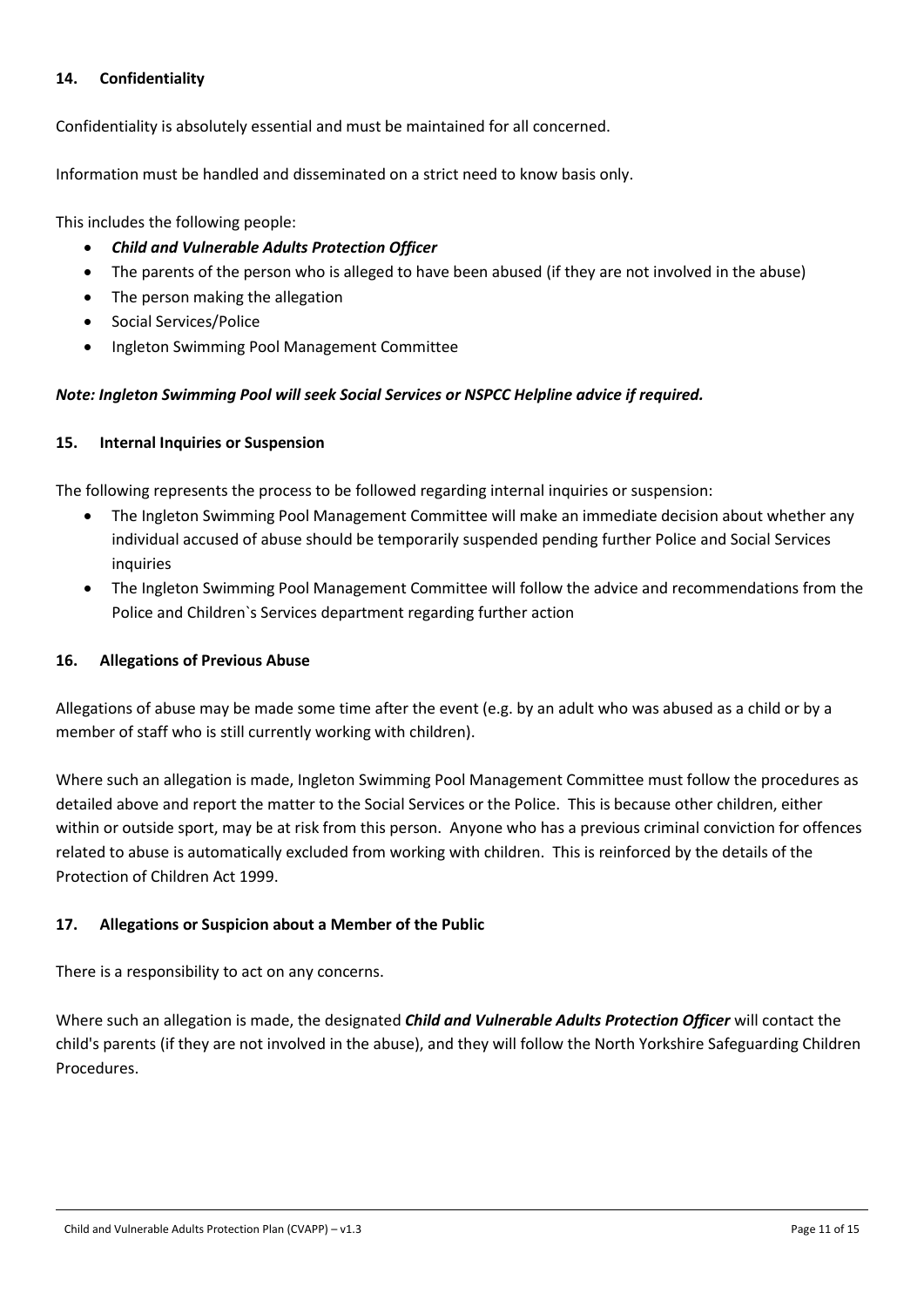#### <span id="page-11-0"></span>**18. Information for Social Services/Police about Suspected Abuse**

To ensure that this information is as helpful as possible, a detailed record should always be made at the time of the disclosure/concern, which should include the following:

- The child's name, age and date of birth
- The child's home address and telephone number
- Whether or not the person making the report is expressing their own concerns or those of someone else
- The nature of the allegation including
	- o Dates
	- o Times
	- o Any special factors and other relevant information
- Make a clear distinction between what is fact, opinion or hearsay
- A description of any visible bruising or other injuries. Also any indirect signs, such as behavioural changes. Details of witnesses to the incidents
- The child's account, if it can be given, of what has happened and how any bruising or other injuries occurred. Have the parents been contacted? .If so what has been said?
- Has anyone else been consulted? If so record details
- If the child was not the person who reported the incident, has the child been spoken to? If so what was said?
- Has anyone been alleged to be the abuser? If so record details
- The referral to the Police or Social Services will be confirmed in writing within 24 hours and the name of the contact who took the referral should be recorded

#### <span id="page-11-1"></span>**19. Staffing Guidelines**

#### <span id="page-11-2"></span>**19.1 Staff Ratios**

Staff/participant ratios should be based on the age and ability of the children involved, the degree of risk the activity involves and whether there are disability needs. Generally speaking, the lower the age of the participants, the greater is the need for supervision.

If the activity is mixed gender, male and female staff should be available where possible.

#### <span id="page-11-3"></span>**19.2 Changing Rooms**

Adult staff must not change at the same time using the same facilities when children and vulnerable adults are using these facilities.

Separate facilities are available for boys and girls.

If a child feels uncomfortable changing or showering in public, no pressure should be placed on them to do so. Instead, they should be encouraged to shower at home and use changing cubicles provided.

If children with disabilities use the pool, their carers will be involved in deciding how they should be assisted. Consent should be given for the assistance that is offered.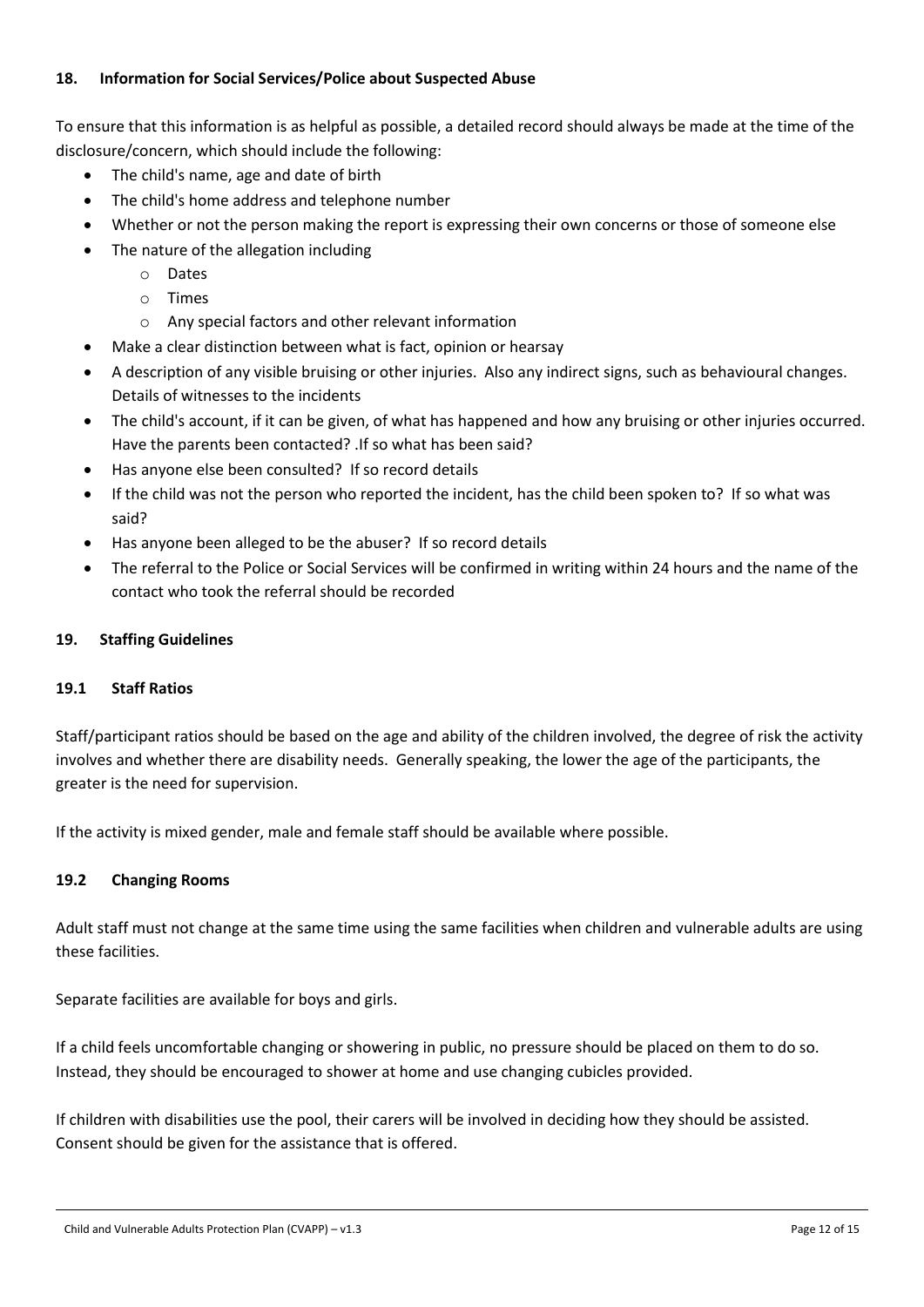If an incident that occurs in any of the changing rooms, a minimum of two members of staff must attend together where practically possible.

# <span id="page-12-0"></span>**19.3 Injuries and Illness**

Ingleton Swimming Pool has an *Accident Book* for any injuries that children sustain during their participation at the Swimming Pool.

Where members of staff witness an injury or illness, the parents of the child should be informed as soon as possible. If the child needs medical attention you must arrange this immediately and inform the parents/carers as soon as possible.

Follow the process detailed in the Normal Operating Procedures document.

# <span id="page-12-1"></span>**20. Collection by Parents/Carers**

This will not be a common occurrence as parents/carers will under most circumstances be present at the swimming pool.

In cases of late collection staff and volunteers should:

- Attempt to contact the child's parent or carer on their contact number
- Use the alternative contact name/number if necessary
- Wait with the child/young person at the swimming pool with other staff/volunteers or parents present if at all possible
- Remind parents/carers of the policy relating to late collection

In cases of late collection staff and volunteers should not:

- Take the child home or to any other location
- Send the child home with another person without permission from a parent or carer
- Ask the child to wait in a vehicle or sport facility with you alone

# <span id="page-12-2"></span>**21. Discipline**

When discipline is used it should be with the clear intention of teaching or reinforcing appropriate behaviour. It must not be used impulsively to gain power or to embarrass or humiliate a child/young person.

Discipline should be used only to:

- Develop a sense of responsibility for behaviour
- Develop respect for others and their property
- Reinforce the rules or values of the sport
- Reinforce positive behaviour or attitudes
- Reinforce awareness of health and safety aspects of the activity

There is a *Disciplinary Book* located in the Pool Office/Pay Kiosk for staff to record disciplinary action such as exclusions.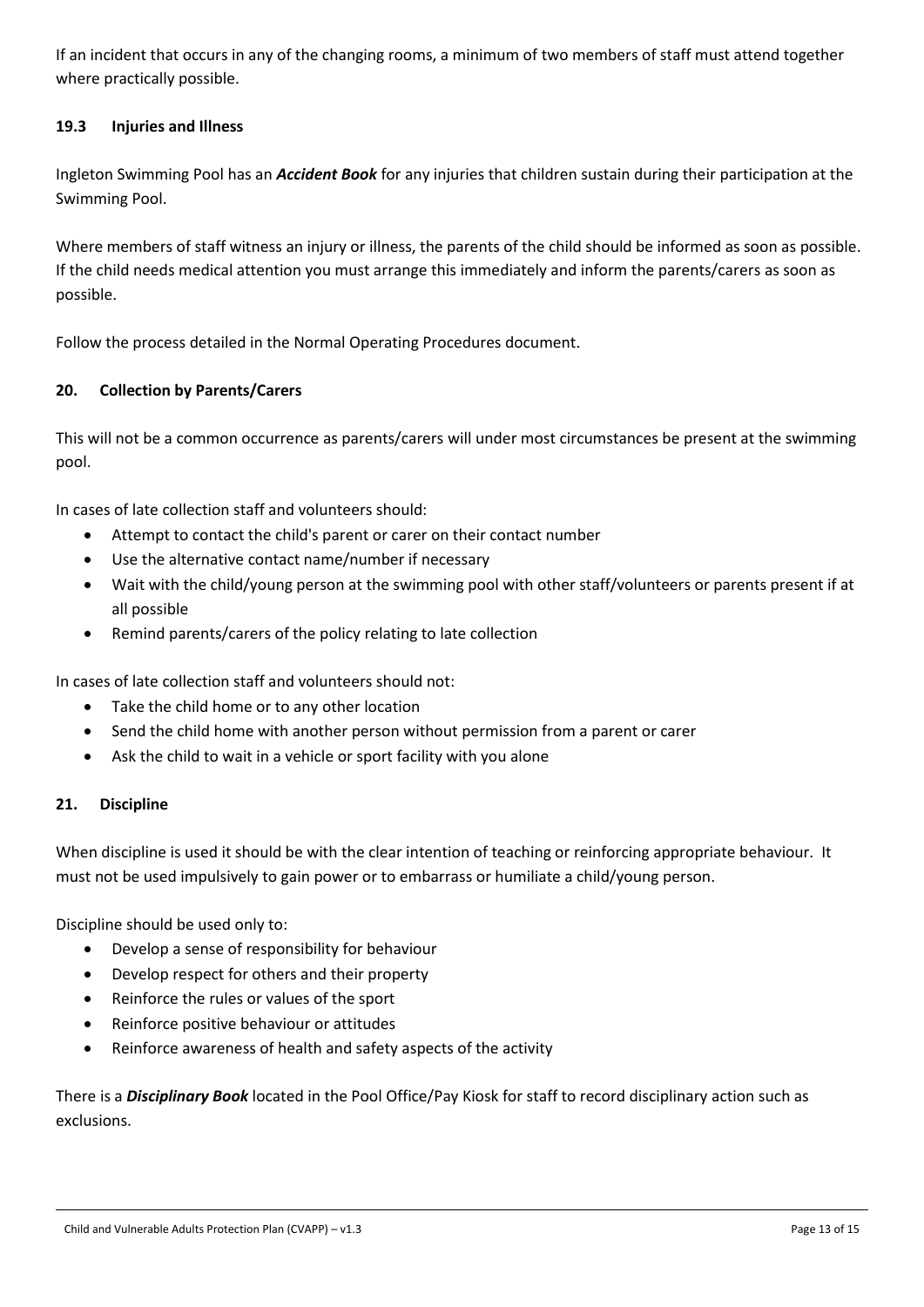#### <span id="page-13-0"></span>**22. Physical Contact**

Many sports require a degree of physical contact between sports staff and children, young people or vulnerable adults.

Physical contact during sport should always be intended to meet the child's needs, NOT the adult's. The adult should only use physical contact if their aim is to:

- Develop sports skills or techniques
- To treat an injury
- To prevent an injury
- To meet the requirements of the sport

The adult should explain the reason for the physical contact to the child. Unless the situation is an emergency, the adult should ask the child, young person or vulnerable adult for permission.

The contact should not involve touching genital areas, buttocks or breasts. Physical contact should not take place in secret or out of sight of others.

Ingleton Swimming Pool has an *Accident Book* for any injuries and this must completed for any incident.

#### <span id="page-13-1"></span>**23. Sexual Activity**

Sexual activity between adults and children under the age of 16 is a criminal act and immediate action must be taken by following North Yorkshire Safeguarding Children Procedures.

Within sport, as within other activities, sexual relationships do occur. All sports organisations should therefore be aware of the law relating to sexual behaviour. Ingleton Swimming Pool follows the guidelines on Sexual Activity outlined in the North Yorkshire Safeguarding Children Procedures.

#### <span id="page-13-2"></span>**24. Participants with Disabilities**

The Normal Operating Procedure outlines the Swimming Pools Disability Admissions policy.

Children, young people or vulnerable adults with disabilities should have the same rights and opportunities as others involved in sport to have fun and be safe. Their particular vulnerability to abuse or neglect requires sports dubs and organisations to take additional steps to safeguard them.

Information relating to Swimming Pool policies and procedures should be fully accessible to children and young people with communication difficulties. Copies of all Ingleton Swimming Pool key documentation are kept in the Pool Office/Pay Kiosk.

Specialist training or advice should be sought by clubs and organisations that involve children/young people with disabilities in sport. For example, when staff are required to guide blind or partially sighted children, training will help ensure that they use the most appropriate methods. If training is not available, ask the child for advice or seek the advice of parents or carers.